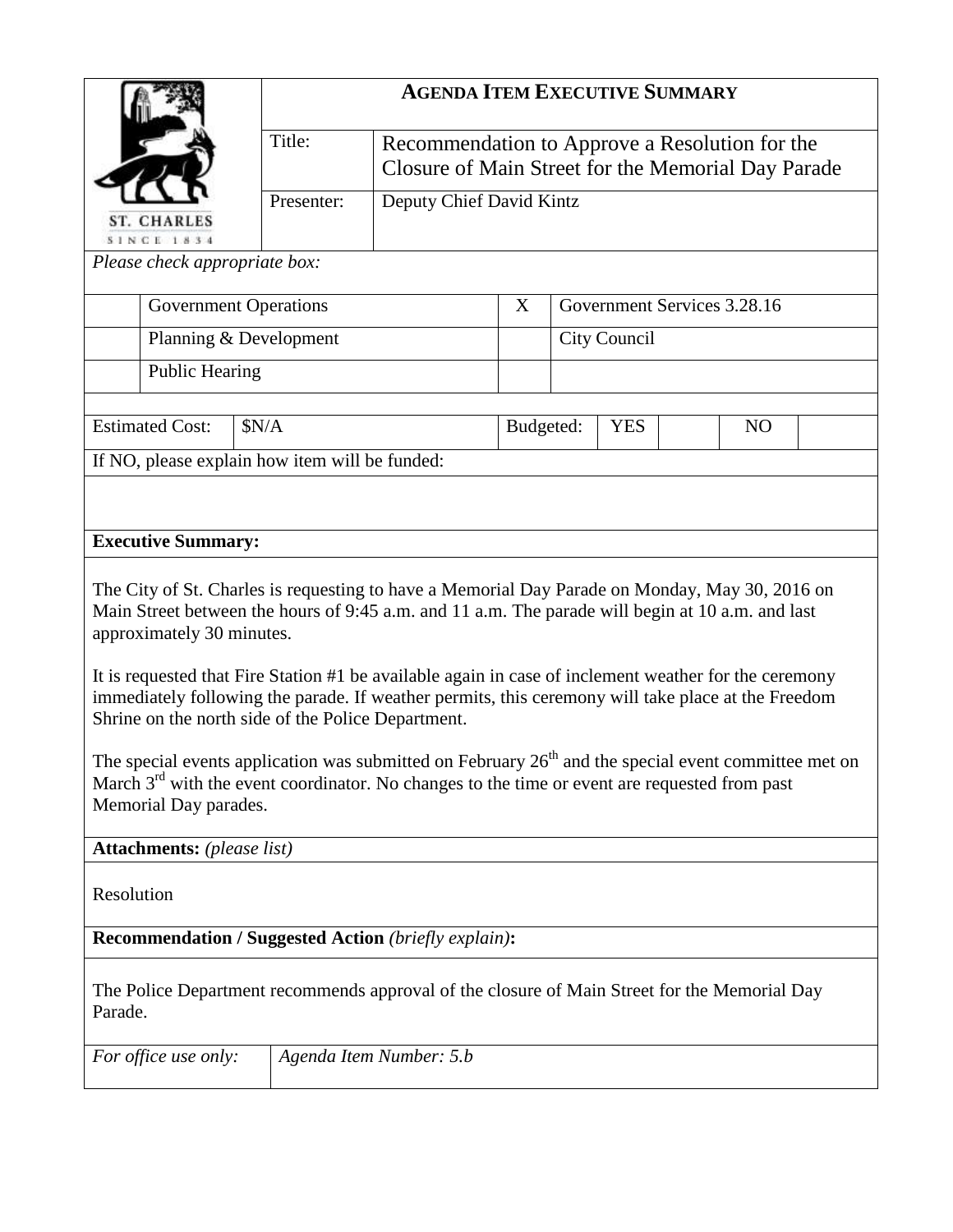## **City of St. Charles, Illinois**

## **Resolution No.**

## **A Resolution Requesting the Closure of Routes 64 and 31 for the Memorial Day Parade**

## **Presented & Passed by the City Council on \_\_\_\_\_\_\_\_\_\_\_\_\_\_\_\_\_\_**

**WHEREAS**, the City of St. Charles is sponsoring a Memorial Day Parade in the City of St. Charles, and;

**WHEREAS**, this production will require the temporary closure of Main Street (Route 64) a state highway in the City of St. Charles, and;

**WHEREAS**, Section 4-408 of the Illinois Highway Code authorizes the Department of Transportation to issue permits to local authorities to temporarily close portions of state highways for such public purposes or needs as parades and local celebrations;

**NOW, THEREFORE, BE IT RESOLVED** by the City Council of the City of St. Charles, Kane and DuPage Counties, Illinois, that permission to close Main Street (Route 64) on Monday, May 30, 2016 from 9:45 a.m. to 11 a.m. is requested of the Department of Transportation;

**BE IT FURTHER RESOLVED** that if such permission is granted by the Department of Transportation, all highway traffic during the periods of time specified shall be detoured over the following routes:

For westbound on Route 64; south on  $5<sup>th</sup>$  Avenue (Route 25) to Illinois Avenue, west to  $7<sup>th</sup>$  Street, north to Route 64. For southbound on Route 31: west on State Street from Route 31 to  $7<sup>th</sup>$  Street, south on  $7<sup>th</sup>$  Street to Illinois Street, east on Illinois Street to Route 31. For eastbound Route 64 and northbound Route 31, use the reverse route.

**BE IT FURTHER RESOLVED** that if such permission is granted by the Department of Transportation, the City of St. Charles assumes full responsibility for the direction, protection and regulation of the traffic during the time the detour is in effect, and all liabilities for damages of any kind occasioned by the closing of the state highway, and it is further agreed that efficient all-weather detours will be maintained to the satisfaction of the Department and conspicuously marked for the benefit of traffic diverted from the state highway.

**BE IT FURTHER RESOLVED** that a copy of this resolution be forwarded to the Department of Transportation to serve as a formal request for the permission sought in this resolution.